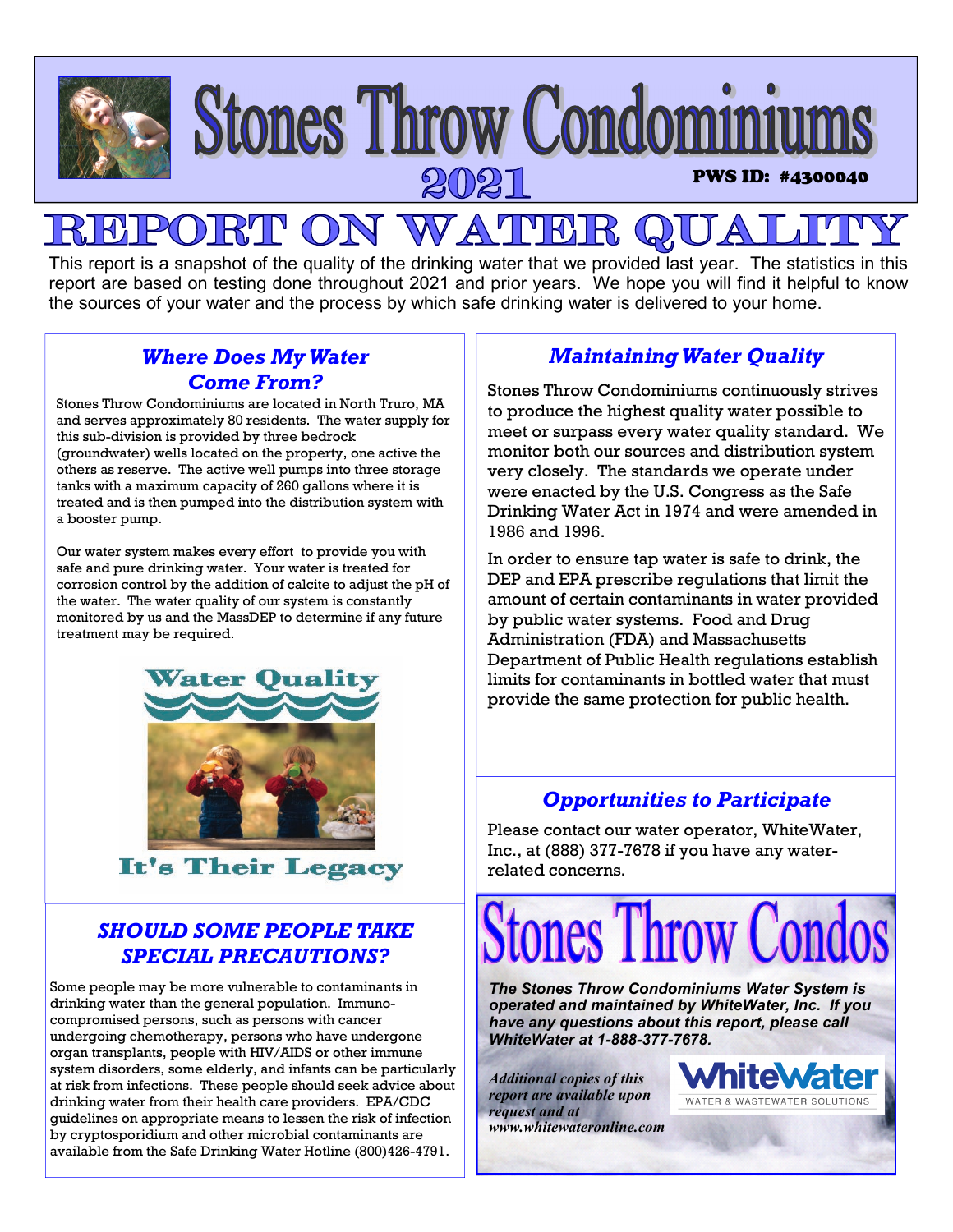# **DISTRIBUTION SYSTEM WATER QUALITY**

This report summarizes only those items detected during sampling - not all contaminants that are monitored.

| <b>Microbial Results</b>                                                                                  | <b>Highest</b> #<br><b>Positive</b><br>in a Month | Total #<br><b>Positive</b> | <b>MCL</b> | <b>MCLG</b> | <b>Violation</b> | <b>Possible Source of Contamination</b> |  |  |  |
|-----------------------------------------------------------------------------------------------------------|---------------------------------------------------|----------------------------|------------|-------------|------------------|-----------------------------------------|--|--|--|
| Total Coliform                                                                                            |                                                   | $\mathbf{0}$               |            |             | No               | Naturally present in the environment    |  |  |  |
| E. Coli                                                                                                   | *<br>Human and animal fecal waste<br>No<br>N/A    |                            |            |             |                  |                                         |  |  |  |
| $\,{}^{\star}$ Compliance with Fecal Coliform / E. Coli MCL is determined upon additional repeat testing. |                                                   |                            |            |             |                  |                                         |  |  |  |

\*Compliance with Fecal Coliform / E. Coli MCL is determined upon additional repeat testing.

**Total Coliforms** are bacteria that are naturally present in the environment and are used as an indicator that other, potentially harmful, waterborne pathogens may be present or that a potential pathway exists through which contamination may enter the drinking water distribution system.

| <b>Lead &amp;</b><br><b>Copper</b> | Date(s)<br><b>Collected</b> | 90 <sup>th</sup><br><b>Percentile</b><br>of Sample | <b>Action</b><br>Level | <b>MCLG</b> | # of Sites<br>sampled | # of<br><b>Sites</b><br><b>Above</b><br><b>Action</b><br>Level | <b>Exceeds</b><br><b>Action</b><br><b>Level?</b> | <b>Possible Source of Contamination</b> |  |
|------------------------------------|-----------------------------|----------------------------------------------------|------------------------|-------------|-----------------------|----------------------------------------------------------------|--------------------------------------------------|-----------------------------------------|--|
| Lead (ppb)                         | 2021                        |                                                    | 15                     |             | 5                     | $\sim$                                                         | No                                               | Corrosion of household plumbing systems |  |
| Copper (ppm)                       |                             | 0.053                                              | 1.3                    | 1.3         |                       |                                                                | No                                               | Corrosion of household plumbing systems |  |

**SOURCE WATER CHARACTERISTICS**

#### **TESTING FOR LEAD**

If present, elevated levels of lead can cause serious health problems, especially for pregnant women and young children. Lead in drinking water is primarily from materials and components associated with service lines and home plumbing. **Stones Throw Condominiums** is responsible for providing high quality drinking water, but cannot control the variety of materials used in plumbing components. When your water has been sitting for several hours, you can minimize the potential for lead exposure by flushing your tap for 30 seconds to 2 minutes before using water for drinking or cooking. If you are concerned about lead in your water, you may wish to have your water tested. Information on lead in drinking water, testing methods, and steps you can take to minimize exposure is available from the Safe Drinking Water Hotline or at http://www.epa.gov/safewater/lead.

#### **Health Effects for Copper**

Copper is an essential nutrient, but some people who drink water containing copper in excess of the action level over a relatively short amount of time could experience gastrointestinal distress. Some people who drink water containing copper in excess of the action level over many years could suffer liver or kidney damage. People with Wilson's Disease should consult their personal doctor.

#### **Key to Tables**

- ppm Parts per million, corresponds to one penny in \$10,000
- ppb Parts per billion, corresponds to one penny in \$10,000,000
- ppt—Parts per trillion, corresponds to one penny in \$10 billion
- pCi/L Picocuries per liter (a measure of radioactivity)
- ND Not detected
- n/a not applicable
- RAA –Running annual average
- TT—Treatment technique

The sources of drinking water in the United States (both tap water and bottled water) include rivers, lakes, streams, ponds, reservoirs, springs, and wells. As water travels over the surface of the land or through the ground, it dissolves naturally occurring minerals, and in some cases, radioactive material, and can pick up substances resulting from the presence of animals or from human activity.

Contaminants that may be present in source water include:

- Microbial contaminants, such as viruses and bacteria, which may come from sewage treatment plants, septic systems, agricultural livestock operations, and wildlife.
- Inorganic contaminants, such as salts and metals, which can be naturally occurring or result from

urban storm water runoff, industrial or domestic wastewater discharges, oil and gas production, mining, or farming.

- Pesticides and herbicides, which may come from a variety of sources such as agriculture, urban storm water runoff, and residential uses.
- Organic chemical contaminants, including synthetic and volatile organic chemicals, which are byproducts of industrial processes and petroleum production. These contaminants can also come from gasoline storage, urban storm water runoff, and septic systems.
- Radioactive contaminants, which can be naturally occurring or be the result of oil and gas production and mining activities.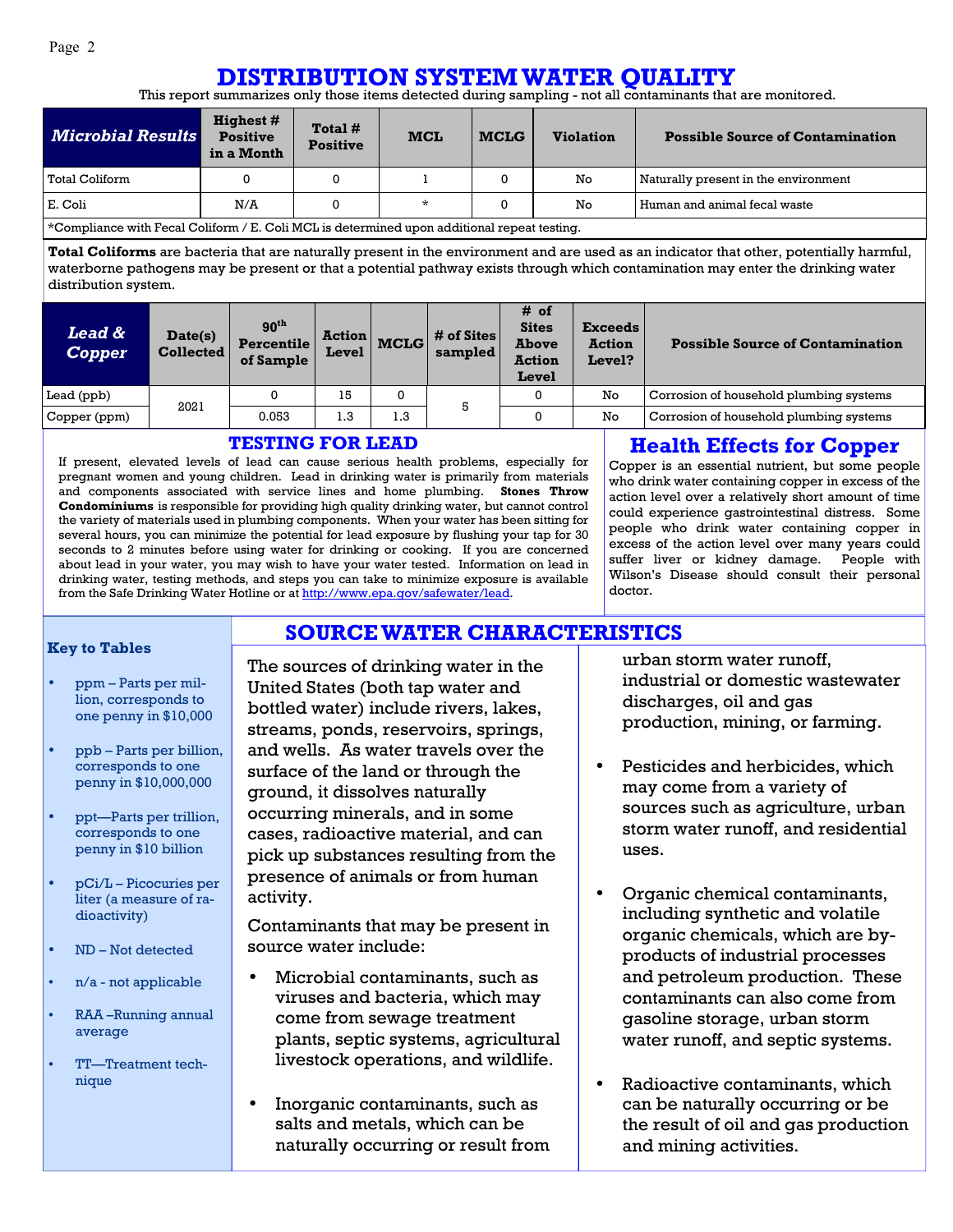# **SUMMARY OF FINISHED WATER CHARACTERISTICS**

| <b>Regulated</b><br><b>Contaminants</b>                                                                                                   |                                                         | Date(s)<br><b>Collected</b>        | <b>Highest</b><br><b>Detect</b><br><b>Value</b> |                           | Range<br><b>Detected</b> |                                                                                                                                                                                                                                                                                                                                                               | <b>MCL</b>                  |     | <b>MCLG</b> Violation                                                                                                                                                                                      |                             | <b>Possible Source of Contamination</b>                                                                                                                                                                                                                                                              |
|-------------------------------------------------------------------------------------------------------------------------------------------|---------------------------------------------------------|------------------------------------|-------------------------------------------------|---------------------------|--------------------------|---------------------------------------------------------------------------------------------------------------------------------------------------------------------------------------------------------------------------------------------------------------------------------------------------------------------------------------------------------------|-----------------------------|-----|------------------------------------------------------------------------------------------------------------------------------------------------------------------------------------------------------------|-----------------------------|------------------------------------------------------------------------------------------------------------------------------------------------------------------------------------------------------------------------------------------------------------------------------------------------------|
| <b>Inorganic Contaminants</b>                                                                                                             |                                                         |                                    |                                                 |                           |                          |                                                                                                                                                                                                                                                                                                                                                               |                             |     |                                                                                                                                                                                                            |                             |                                                                                                                                                                                                                                                                                                      |
| 9/9/21<br>Barium (ppm)                                                                                                                    |                                                         |                                    | 0.007<br>n/a                                    |                           |                          | 2                                                                                                                                                                                                                                                                                                                                                             | $\mathbf{2}$                | No  | Discharge of drilling wastes; discharge from metal re-<br>fineries; erosion of natural deposits                                                                                                            |                             |                                                                                                                                                                                                                                                                                                      |
| Nitrate (ppm)                                                                                                                             |                                                         | 9/9/21                             | 2.62                                            |                           | n/a                      |                                                                                                                                                                                                                                                                                                                                                               | 10                          | 10  | No                                                                                                                                                                                                         |                             | Runoff from fertilizer use; leaching from septic tanks;<br>sewage; erosion of natural deposits                                                                                                                                                                                                       |
| Perchlorate (ppb)                                                                                                                         |                                                         | 9/21/21                            | 0.068                                           |                           | n/a                      |                                                                                                                                                                                                                                                                                                                                                               | $\overline{a}$              | n/a | No                                                                                                                                                                                                         | ing agents                  | Rocket propellants, fireworks, munitions, flares, blast-                                                                                                                                                                                                                                             |
| <b>Radioactive Contaminants</b>                                                                                                           |                                                         |                                    |                                                 |                           |                          |                                                                                                                                                                                                                                                                                                                                                               |                             |     |                                                                                                                                                                                                            |                             |                                                                                                                                                                                                                                                                                                      |
|                                                                                                                                           | Radium 226 & 228 (pCi/L)<br>5/7/20<br>(combined values) |                                    | 1.85                                            |                           | n/a                      |                                                                                                                                                                                                                                                                                                                                                               | 5                           | 0   | No                                                                                                                                                                                                         | Erosion of natural deposits |                                                                                                                                                                                                                                                                                                      |
| <b>Regulated</b>                                                                                                                          | <b>Detect</b><br><b>Result or</b><br>Range              | <b>Ouarterly</b><br><b>Average</b> | <b>MCL</b>                                      | <b>Violation</b>          |                          | <b>Possible Sources</b>                                                                                                                                                                                                                                                                                                                                       |                             |     |                                                                                                                                                                                                            |                             | <b>Health Effects</b>                                                                                                                                                                                                                                                                                |
| PFAS6 (ppt)                                                                                                                               | 18.0                                                    | n/a                                | 20                                              | Yes                       |                          | Discharges and emissions from industrial and<br>manufacturing sources associated with the pro-<br>duction or use of these PFAS, including produc-<br>tion of moisture and oil resistant coatings on fab-<br>rics and other materials. Additional sources in-<br>clude the use and disposal of products containing<br>these PFAS, such as fire-fighting foams. |                             |     |                                                                                                                                                                                                            |                             | Some people who drink water contain-<br>ing these PFAS in excess of the MCL<br>may experience certain adverse ef-<br>fects. These could include effects on<br>the liver, blood, immune system, thy-<br>roid, and fetal development. These<br>PFAS may also elevate the risk of cer-<br>tain cancers. |
| <b>Unregulated</b>                                                                                                                        |                                                         | Date(s)<br><b>Collected</b>        |                                                 | <b>Result or</b><br>Range |                          | <b>Average</b><br><b>SMCL</b>                                                                                                                                                                                                                                                                                                                                 |                             |     | <b>ORSG or Health</b><br><b>Advisory</b>                                                                                                                                                                   |                             | <b>Possible Source of Contamination</b>                                                                                                                                                                                                                                                              |
|                                                                                                                                           | <b>Inorganic Contaminants</b>                           |                                    |                                                 |                           |                          |                                                                                                                                                                                                                                                                                                                                                               |                             |     |                                                                                                                                                                                                            |                             |                                                                                                                                                                                                                                                                                                      |
| 9/9/21<br>Sodium (ppm)<br>the contract of the contract of the contract of the contract of the contract of the contract of the contract of |                                                         |                                    | 65<br>n/a<br>$\sim$ $\sim$<br>$\cdot$           |                           |                          |                                                                                                                                                                                                                                                                                                                                                               | $\mathbf{r}$ . $\mathbf{r}$ | 20  | Natural sources; runoff from use as salt on roadways;<br>by-product of treatment process.<br>a la contrata de la contrata de la contrata de la contrata de la contrata de la contrata de la contrata de la |                             |                                                                                                                                                                                                                                                                                                      |

**Sodium** is a naturally-occurring common element found in soil and water. It is necessary for the normal functioning of regulating fluids in human systems. Some people, however, have difficulty regulating fluid volume as a result of several diseases, including congestive heart failure and hypertension. The guideline of 20 mg/L for sodium represents a level in water that physicians and sodium sensitive individuals should be aware of in cases where sodium exposures are being carefully controlled. For additional information, contact your health care provider, your local board of health or the New Hampshire Department of Environmental Services at (603) 271-3503.

| Secondary<br><b>Contaminants</b>                                                                                                         | Date(s)<br><b>Collected</b> | <b>Result or</b><br>Range | Average                  | <b>SMCL</b> | <b>ORSG or Health</b><br><b>Advisory</b> | <b>Possible Source of Contamination</b>                          |  |  |  |  |  |
|------------------------------------------------------------------------------------------------------------------------------------------|-----------------------------|---------------------------|--------------------------|-------------|------------------------------------------|------------------------------------------------------------------|--|--|--|--|--|
| Manganese (ppb)                                                                                                                          | 4/24/17                     | 11                        | $\overline{\phantom{0}}$ | 50          | 300                                      | Erosion of natural deposits, leaching from plumbing<br>materials |  |  |  |  |  |
| *US EPA and MassDEP have established health advisory levels for manganese to protect against concerns of potential neurological effects. |                             |                           |                          |             |                                          |                                                                  |  |  |  |  |  |

**SOME TERMS DEFINED** 

**Action Level (AL):** *The concentration of a contaminant which, if exceeded, triggers a treatment or other requirement which a water system must follow.* 

**Level 1 Assessment:** *A Level 1 Assessment is a study of the water system to identify potential problems and determine (if possible) why total coliform bacteria have been found in the water system.* 

**Maximum Contaminant Level Goal (MCLG):** *The level of a contaminant in drinking water below which there is no known or expected risk to health. MCLG's allow for a margin of safety* 

**Maximum Contaminant Level (MCL):** *The highest level of a contaminant that is allowed in drinking water. MCL's are set as close to the MCLG's as feasible using the best available treatment technology.* 

**Secondary Maximum Contaminant Level (SMCL):** *These standards are developed to protect the aesthetic qualities of drinking water and are not health based.* 

**Massachusetts Office of Research and Standards Guideline (ORSG):** *This is the concentration of a chemical in drinking water, at or below which, adverse, non-cancer health effects are likely to occur after chronic (lifetime) exposure. If exceeded, it serves as an indicator of the potential need for further action.* 

**Total Coliform:** *A bacteria that indicates other potentially harmful bacteria may be present.* 

**Unregulated Contaminants:** *Unregulated contaminants are those for which EPA has not established drinking water standards. The purpose of unregulated contaminant monitoring is to assist EPA in determining their occurrence in drinking water and whether future regulation is warranted.* 

**90th Percentile:** *Out of every 10 homes, 9 were at or below this level.*